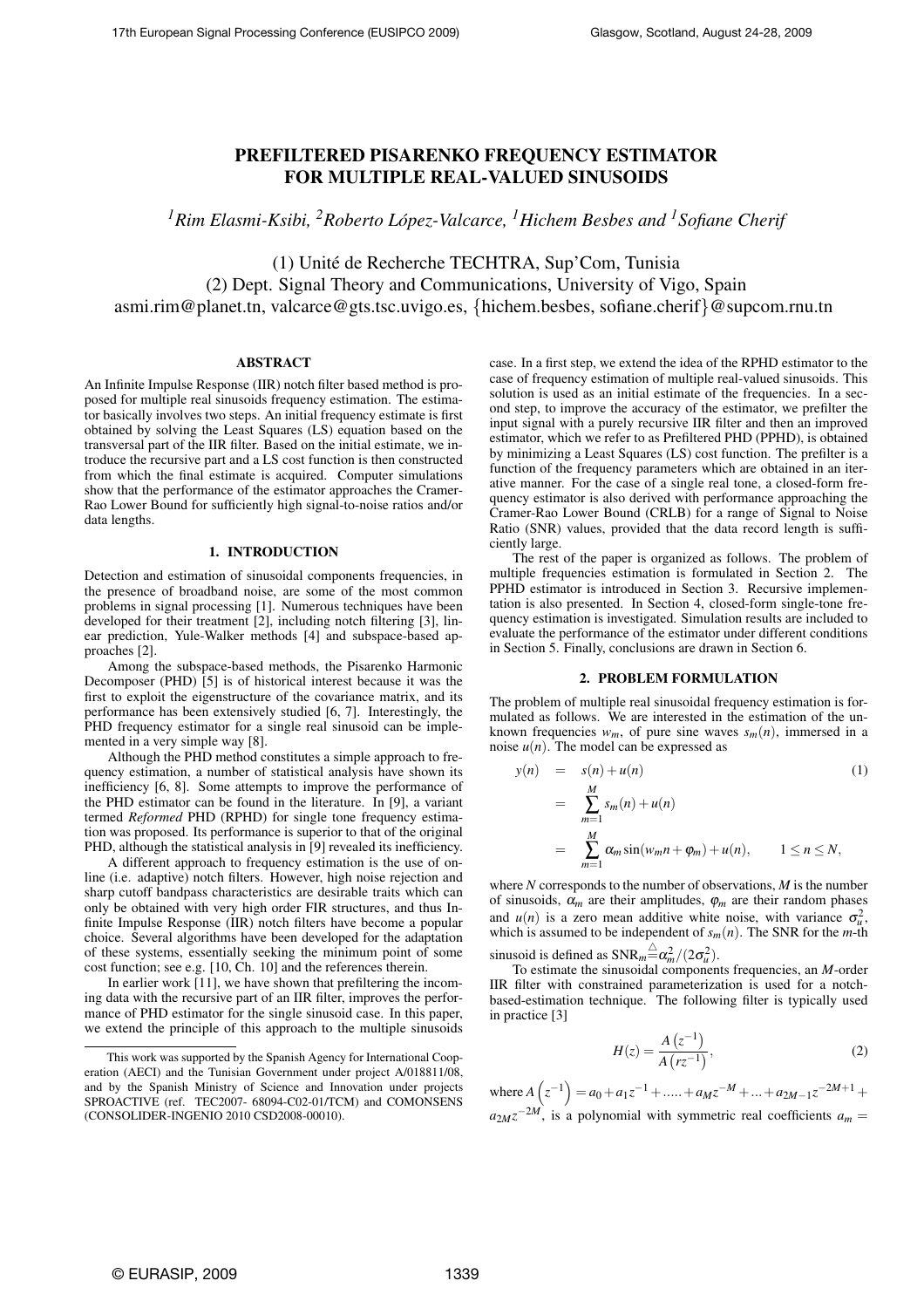$a_{2M-m}, m = 0, \ldots, M$  and  $a_0 = 1$ . The parameter  $r$  ( $0 \le r < 1$ ) is known as the pole contraction factor. The roots of the polynomial  $A(z^{-1})$  lie on the unit circle in the complex *z-plane* in complex conjugate pairs. The polar angles of these roots are defined by the frequencies  $w_m$ , where  $m = 1, ..., M$ . The relationship between  $w_m$  and  $\overline{A}(z^{-1})$  is then given by

$$
\sum_{k=0}^{2M} a_k \exp(-j w_m k) = 0 \quad \text{for} \quad m = 1, ..., M. \tag{3}
$$

The basic idea underlying notch-filter-based estimation techniques is the minimization, with respect to  $\{a_m\}$ , of the power of the notch filter output when the input is the observed signal  $y(n)$ . Due to the presence of  $\{a_m\}$  in both the numerator and the denominator of (2), this output power is a nonquadratic function of  $\{a_m\}$ . Moreover, the presence of the noise term  $u(n)$  in (1) will alter the location of this minimum, unless the pole contraction factor is sufficiently close to one [12].

For these reasons, we consider the minimization of the output power but fixing the denominator in (2), i.e. the notch filter transfer function becomes now

$$
\bar{H}(z^{-1}) = \frac{A(z^{-1})}{B(rz^{-1})},\tag{4}
$$

where  $B(z^{-1}) = 1 + b_1 z^{-1} + \dots + b_M z^{-M} + \dots + b_{2M-1} z^{-2M+1} +$  $z^{-2M}$  is a polynomial with fixed symmetric real coefficients  $b_m =$  $b_{2M-m}$ ,  $m = 1, ..., M - 1$ . A typical choice for  $\{b_m\}$  are the true parameters  $\{a_m\}$ ; since  $\{a_m\}$  are not available, later on we will present a means to select  ${b_m}$ .

### 3. PPHD ESTIMATOR

Based on the reformulation presented in previous section, the IIR notch filter output  $e(n)$  is defined as

$$
e(n) = \sum_{m=0}^{M-1} \tilde{a}_m [\tilde{y}(n-m) + \tilde{y}(n-2M+m)] + \tilde{a}_M \tilde{y}(n-M),
$$
 (5)

where  $\{\tilde{a}_m\}$  are the estimates of  $\{a_m\}$  up to a scalar since  $\tilde{a}_0$  is not fixed to be unity and  $\tilde{y}(n)$  is the result of prefiltering  $y(n)$  with the recursive part  $1/B(rz^{-1})$ .  $\tilde{y}(n)$  consists of a sinusoidal component  $\tilde{s}(n)$  and a colored noise component  $\tilde{u}(n)$ .

Defining the  $(M+1) \times 1$  vectors

$$
\begin{array}{rcl}\n\tilde{A} & \triangleq & [\tilde{a}_0, \tilde{a}_1, \ldots, \tilde{a}_M]^T, \\
\tilde{Y}_n & \triangleq & [\tilde{y}(n) + \tilde{y}(n - 2M), \tilde{y}(n - 1) + \tilde{y}(n - 2M + 1), \ldots, \tilde{y}(n - M)]^T, \\
\tilde{S}_n & \triangleq & [\tilde{s}(n) + \tilde{s}(n - 2M), \tilde{s}(n - 1) + \tilde{s}(n - 2M + 1), \ldots, \tilde{s}(n - M)]^T,\n\end{array}
$$

$$
\tilde{U}_n \stackrel{\triangle}{=} [\tilde{u}(n) + \tilde{u}(n-2M), \tilde{u}(n-1) + \tilde{u}(n-2M+1), \dots, \tilde{u}(n-M)]^T,
$$

and the autocorrelation matrices of  $\tilde{Y}_n$ ,  $\tilde{S}_n$  and  $\tilde{U}_n$ 

$$
R_{\tilde{Y}\tilde{Y}} \triangleq \frac{1}{N-2M} \sum_{n=2M+1}^{N} \tilde{Y}_n \tilde{Y}_n^T,
$$
  

$$
R_{\tilde{S}\tilde{S}} \triangleq \frac{1}{N-2M} \sum_{n=2M+1}^{N} \tilde{S}_n \tilde{S}_n^T,
$$
  

$$
R_{\tilde{U}\tilde{U}} \triangleq \frac{1}{N-2M} \sum_{n=2M+1}^{N} \tilde{U}_n \tilde{U}_n^T.
$$

Using this notation, the IIR notch filter output  $e(n)$  can be written as

$$
e(n) = \tilde{A}^T \tilde{Y}_n = \tilde{A}^T \tilde{S}_n + \tilde{A}^T \tilde{U}_n.
$$
 (6)

To estimate the filter coefficients  $\{\tilde{a}_m\}$ , we minimize the following LS criterion

$$
J(N) \stackrel{\triangle}{=} \frac{1}{N - 2M} \sum_{i=2M+1}^{N} e^{2}(i),
$$
  

$$
= \tilde{A}^{T} R_{\tilde{Y}\tilde{Y}} \tilde{A},
$$
  

$$
= \underbrace{\tilde{A}^{T} R_{\tilde{S}\tilde{S}} \tilde{A}}_{(1)} + \underbrace{\tilde{A}^{T} R_{\tilde{U}\tilde{U}} \tilde{A}}_{(2)}.
$$
 (7)

Since the second term of (7) depends on  $\tilde{A}$ , the minimum of  $J(N)$ does not correspond to the desired vector. Therefore, a biased estimate will result when minimizing  $J(N)$  in the presence of noise.

To avoid this dependence, we propose to minimize the following cost function  $\bar{J}(N)$ 

$$
\bar{J}(N) \stackrel{\triangle}{=} \frac{J(N)}{\bar{A}^T R_{\tilde{U}\tilde{U}} \tilde{A}} = \frac{\tilde{A}^T R_{\tilde{Y}\tilde{Y}} \tilde{A}}{\tilde{A}^T R_{\tilde{U}\tilde{U}} \tilde{A}}.
$$
 (8)

This ratio is known as generalized Rayleigh quotient [13]. The vector  $\tilde{A}$  minimizing  $\bar{J}(N)$  satisfies

$$
R_{\tilde{Y}\tilde{Y}}\tilde{A} = \bar{J}(N)R_{\tilde{U}\tilde{U}}\tilde{A} = \sigma_u^2 \bar{J}(N)\bar{R}_{\tilde{U}\tilde{U}}\tilde{A},\tag{9}
$$

where  $\bar{R}_{\bar{U}\bar{U}}$  is the normalized autocorrelation matrix of  $\tilde{U}_n$ . Thus, the vector  $\tilde{A}$  is the generalized eigenvector corresponding to the minthe vector *A* is the generalized eigenvector continum generalized eigenvalue of  $(R_{\tilde{Y}\tilde{Y}}, \bar{R}_{\tilde{U}\tilde{U}})$ .

An estimate of  $\overline{R}_{\tilde{U}\tilde{U}}$  can be evaluated for sufficiently large *N* as

$$
\lim_{N \to \infty} \bar{R}_{\tilde{U}\tilde{U}} = \begin{pmatrix} 2(\rho_0 + \rho_{2M}) & 2(\rho_1 + \rho_{2M-1}) & \cdots & 2\rho_M \\ 2(\rho_1 + \rho_{2M-1}) & 2(\rho_0 + \rho_{2M-2}) & \cdots & 2\rho_{M-1} \\ \vdots & \vdots & \vdots & \vdots & \vdots \\ 2\rho_M & 2\rho_{M-1} & \cdots & \rho_0 \end{pmatrix},
$$
\n(10)

where the autocorrelation sequence  $\rho_p$ , for  $p = 0, 1, \ldots, 2M$ , is

$$
\rho_p \stackrel{\triangle}{=} \frac{1}{\sigma_u^2} \lim_{N \to \infty} \left[ \frac{1}{N - 2M} \sum_{i=2M+1}^{N} \tilde{u}(i)\tilde{u}(i-p) \right]. \tag{11}
$$

Setting  $c_m = r^m b_m$ , the sequence  $\rho_p$  can be evaluated given that

$$
\rho_p = \delta_p - c_1 \rho_{p-1} - \dots - c_{2M} \rho_{p-2M},
$$
\n(12)

where  $\delta_p =$  $\begin{cases} 1 & \text{if } p = 0 \\ 0 & \text{otherwise} \end{cases}$ Equation  $(12)$  induces the following system of equations

$$
Q\Omega = \Gamma,\tag{13}
$$

where 
$$
\Omega = [\rho_0, \rho_1, ..., \rho_{2M}]^T
$$
,  $\Gamma = [1, 0, ..., 0]^T$  and Q is given by

| c <sub>1</sub> | c <sub>1</sub><br>$1 + c_2$ | .<br>$\cdots$ | $c_M$<br>$c_{M+1}$ | $c_{M+1}$<br>$c_{M+2}$ | $\cdots$<br>. | $c_{2M}$<br>$\theta$ |  |
|----------------|-----------------------------|---------------|--------------------|------------------------|---------------|----------------------|--|
|                |                             |               |                    |                        |               |                      |  |
| $c_M$          | $c_{M-1} + c_{M+1}$         | $\cdots$      | $1 + c_{2M}$       | 0                      | .             | O                    |  |
| $c_{M+1}$      | $c_M+c_{M+2}$               | $\ldots$      | c <sub>1</sub>     |                        | .             | U                    |  |
|                |                             |               |                    |                        |               |                      |  |
| $c_{2M}$       | $c_{2M-1}$                  |               | $c_M$              | $c_{M-1}$              |               |                      |  |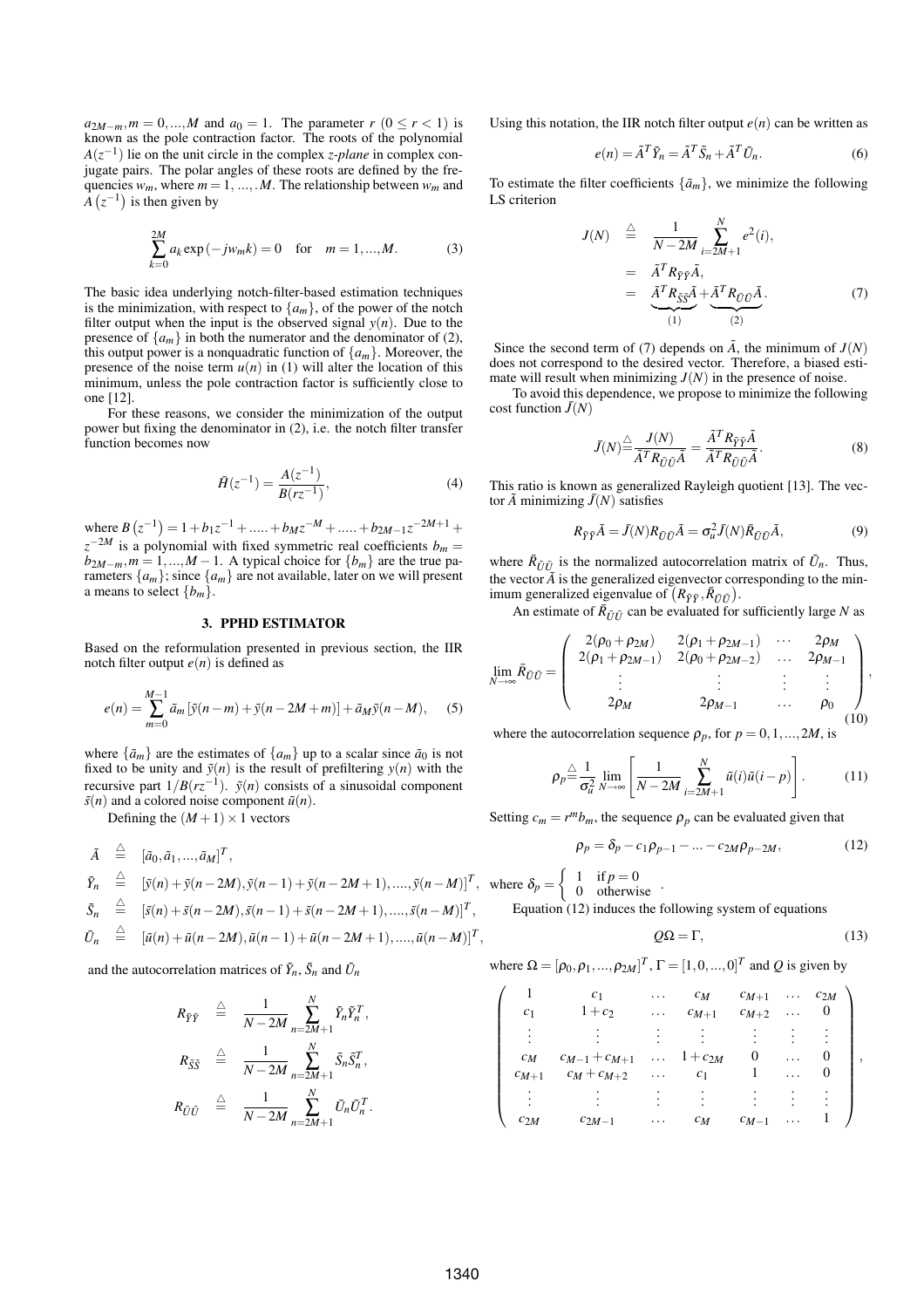Hence,  $\Omega$  is evaluated as

$$
\Omega = Q^{-1}\Gamma. \tag{14}
$$

In the following, we refer the estimator based on the generalized eigenproblem (9) as Prefiltered PHD (PPHD) estimator.

### 3.1. Particular Case:  $r = 0$

In the particular case, when  $r = 0$ , the IIR notch filter is equivalent to the transversal part  $A(z^{-1})$ . The estimate of  $\tilde{A}$  in this case is given by the generalized eigenvector corresponding to the minimum generalized eigenvalue of

$$
(R_{YY}, D)\,,\tag{15}
$$

where *D* is an  $(M + 1 \times M + 1)$  matrix defined as:  $D =$  $diag(2,2,...,2,1)$  and  $R_{YY}$  is the autocorrelation matrix of the vector  $Y = [y(n) + y(n-2M), y(n-1) + y(n-2M+1), \ldots, y(n-M)]^T$ .

For the particular case of a single real-valued sinusoid, it is possible to show that a closed-form estimator can be obtained from the generalized eigenvector problem (15). This estimator is equivalent to the RPHD estimator presented in [9]

$$
\hat{w} = \arccos\left(\frac{\gamma_N + \sqrt{\gamma_N^2 + 8\beta_N^2}}{4\beta_N}\right),\tag{16}
$$

where

$$
\gamma_N \quad \stackrel{\triangle}{=} \quad \sum_{i=3}^N \Big( [y(i) + y(i-2)]^2 - 2y^2(i-1) \Big), \tag{17}
$$

$$
\beta_N \quad \stackrel{\triangle}{=} \quad \sum_{i=3}^N \left[ y(i) + y(i-2) \right] y(i-1). \tag{18}
$$

Therefore, the generalized eigenvalue approach (15) is an extension of the RPHD estimator to the case of multiple sinusoids.

#### 3.2. Proposed algorithm

Observe that, if properly chosen, the data prefilter  $1/B(rz^{-1})$  has the potential to enhance the desired frequencies over the noise, thus improving the effective *SNRm*. So far, we have assumed that the parameters  ${b_m}$  of the prefilter are fixed *a priori*. Note that these parameters determine the angular position of the poles of the data prefilter, and thus ideally one would like to choose  $\{b_m\} = \{a_m\}.$ Since  $\{a_m\}$  are of course not available, it seems natural to use an iterative scheme in which the prefilter is designed at each iteration based on the frequency estimate obtained in the previous step. In the first iteration,  $r = 0$  can be used (thus, the extension of the RPHD estimator to the multiple sinusoid case, presented in the previous section, is used as starting point), after which a suitable value  $r > 0$ is set. The iterative procedure is summarized as follows

1. Find an initial estimate  $\{\tilde{a}_m^{(0)}\}$  given by the generalized RPHD by computing the generalized eigenvector corresponding to the minimum generalized eigenvalue of  $(R_{YY}, D)$ .

Set *r* to a suitable value  $r \in (0,1)$ . For  $k = 1, 2, 3, ...$ ac<br>N  $\frac{a_1}{c_1}$ ',

- 2. Set  $\begin{cases} \tilde{b}_m^{(k)} \end{cases}$ =  $\tilde{a}_m^{(k-1)}$  $\begin{cases} (0, 1) & \text{for } k = 1 \\ 0, \\ k \end{cases}$ Set  $\{\tilde{b}_m^{(k)}\} = \{\tilde{a}_m^{(k-1)}\}\$ , where  $\{\tilde{b}_m^{(k)}\}\$  are the estimates of<br>the coefficients  $\{b_m^{(k)}\}\$ , and obtain the prefiltered data  $\tilde{y}(i) =$ o , and obtain the prefiltered data  $\tilde{y}(i)$  =  $[1/B(rz^{-1})]y(i).$
- 3. Evaluate the estimate of  $\bar{R}_{\tilde{U}\tilde{U}}$  using (10) and (14).
- 4. Compute the new estimate  $\{\tilde{a}_m^{(k)}\}$  corresponding to the generalized eigenvector corresponding to the minimum generalized alized eigenvector corresp<br>eigenvalue of  $(R_{\tilde{Y}\tilde{Y}}, \bar{R}_{\tilde{U}\tilde{U}})$ .

5. Repeat steps 2, 3 and 4 until convergence. Obtain the frequency estimates  $\tilde{\omega}_m$  via (3).

Simulation results in Section 5 demonstrate that using few iterations in the estimation procedure, the algorithm is able to achieve global convergence with performance approaching the CRLB for sufficiently large SNRs and/or data lengths. The major computational requirement of the algorithm is to determine the generalized eigendecomposition vectors, which requires  $O((M+1)^3)$  multiplications in addition to  $O(N(M+1)^2)$  multiplications for the estimation of the autocorrelation matrix. Comparing with high-resolution methods such as MUSIC and ESPRIT, which require  $O(Np^2)$  multiplications for the estimation of the data correlation matrix, where  $p > 2M + 1$ is the size of this matrix, in addition to  $O(p^3)$  multiplications in the eigendecomposition of this estimated matrix, the proposed estimator has thus the lower complexity implementation. Moreover, when compared to the constrained weighted LS frequency estimators, developed in the Pisarenko framework in [14] from a generalized eigenvalue problem, the proposed estimator has the lower complexity implementation since the above estimator, in addition to  $O((M+1)^3)$  multiplications required for the generalized eigendecomposition problem,  $O(N^3)$  multiplications are required to determine the inverse of the weighting matrix in this algorithm.

### 4. CLOSED-FORM ESTIMATOR FOR SINGLE-TONE FREQUENCY ESTIMATION

For single-tone frequency estimation, it is possible to derive a closed-form estimator as follows. An approximate of  $\bar{R}_{\tilde{U}\tilde{U}}$ , which is a  $2 \times 2$  matrix for  $M = 2$ , can be evaluated as in (10), where we can easily show, using (14), that  $\rho_p$  for  $p = 0, 1, 2$  is given by

$$
\rho_0 = \left(1 + r^2\right) \xi_{r,b}, \tag{19}
$$

$$
\rho_1 = -rb\xi_{r,b},\tag{20}
$$

$$
\rho_2 = -r^2 \left( r^2 - b^2 + 1 \right) \xi_{r,b}, \tag{21}
$$

with

$$
\xi_{r,b} \doteq \frac{1}{\left(1 - r^2\right) \left(\left(1 + r^2\right)^2 - r^2 b^2\right)}.
$$
 (22)

The matrix  $R_{\tilde{Y}\tilde{Y}}$  is evaluated as

$$
R_{\tilde{Y}\tilde{Y}} = \begin{pmatrix} \beta_0 & \beta_1 \\ \beta_1 & \beta_2 \end{pmatrix}, \tag{23}
$$

where

$$
\beta_0 = \frac{1}{N - 2M} \sum_{i=2M+1}^{N} (\tilde{y}(i) + \tilde{y}(i-2))^2, \tag{24}
$$

$$
\beta_1 = \frac{1}{N - 2M} \sum_{i=2M+1}^{N} \tilde{y}(i-1)(\tilde{y}(i) + \tilde{y}(i-2)), \qquad (25)
$$

$$
\beta_2 = \frac{1}{N - 2M} \sum_{i=2M+1}^{N} \tilde{y}^2(i-1). \tag{26}
$$

The generalized eigenvalue problem of (9) can now be expressed as

$$
\begin{pmatrix}\n\tilde{a}_0\beta_0 + \tilde{a}_1\beta_1 \\
\tilde{a}_0\beta_1 + \tilde{a}_1\beta_2\n\end{pmatrix} = \lambda \begin{pmatrix}\n2\tilde{a}_0(\rho_0 + \rho_2) + 2\tilde{a}_1\rho_1 \\
2\tilde{a}_0\rho_1 + \tilde{a}_1\rho_0\n\end{pmatrix}.
$$
\n(27)

Eliminating  $\lambda$  using (27) and setting  $\tilde{a}_0 = 1$ , yields to

$$
\upsilon_N \tilde{a}_1^2 + \eta_N \tilde{a}_1 - 2\varpi_N = 0, \qquad (28)
$$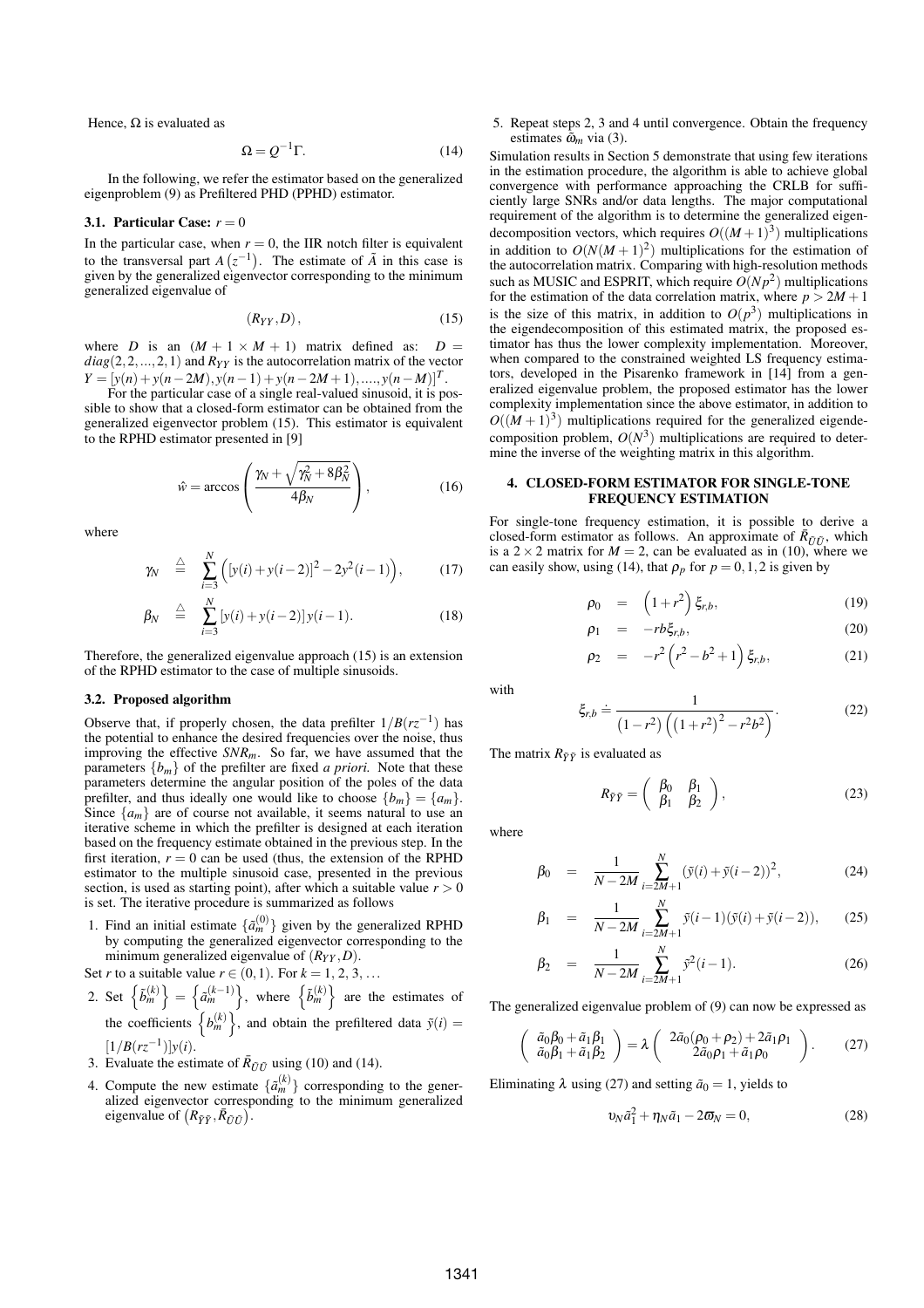where

$$
v_N = (1 + r^2)\beta_1 + 2rb\beta_2, \tag{29}
$$

$$
\eta_N = (1+r^2)\beta_0 - 2(1-r^4+r^2b^2)\beta_2, \qquad (30)
$$

$$
\varpi_N = rb\beta_0 + (1 - r^4 + r^2b^2)\beta_1. \tag{31}
$$

The root which corresponds to the frequency estimate is

$$
\tilde{a}_1 = -\frac{\eta_N + \sqrt{\eta_N^2 + 8v_N\varpi_N}}{2v_N}.
$$
\n(32)

An iterative implementation of this closed-form single-tone frequency estimator can be derived as follows

- 1. Obtain an initial estimate  $\tilde{a}_1^{(0)}$  based on RPHD (i.e. (32) with  $r = 0$ ).
- Set *r* to a suitable value  $r \in (0, 1)$ . For  $k = 1, 2, 3, ...$
- 2. Set  $\tilde{b}_1^{(k)} = \tilde{a}_1^{(k-1)}$  and obtain the prefiltered data  $\tilde{y}(i) =$  $[1/B(rz^{-1})]y(i).$
- 3. Compute the new estimate  $\tilde{a}_{1}^{(k)}$  using (32).
- 4. Repeat Steps 2 and 3 until convergence. Obtain the frequency estimate  $\tilde{\omega}_1$  via  $\tilde{\omega}_1 = \arccos(\tilde{a}_1^{(k)})$ .

# 5. NUMERICAL RESULTS

Computer simulations were carried out to validate the performance of the the proposed algorithm.

In the algorithm implementation, we adopt a different pole contraction factor *r* (*k*) at different iterations. In practice, no *a priori* information is available on the input sine wave so that its frequency may fall outside of the prefilter passband, especially for small SNR and/or short data lengths. Therefore, it makes sense to use a wider passband at the first iteration that becomes narrower as iterations evolve. This 'bandwidth thinning' strategy is common in the design of adaptive notch filters [10]. A simple way to do this is to let *r* grow exponentially from  $r^{(1)}$  to a final value  $r^{(\infty)}$  according to

$$
r^{(k+1)} = \lambda r^{(k)} + (1 - \lambda) r^{(\infty)}, \qquad 0 < \lambda < 1. \tag{33}
$$

The parameter  $\lambda$  determines the change rate of  $r^{(k)}$ , which should be larger for large data lengths in order to speed up convergence. On the other hand, with short data records a slower variation of *r* should help increase sensitivity to the presence of the sine wave. Thus,  $\lambda$ should somehow be inversely proportional to *N*.

In our simulation, we apply the algorithm with the numerical values  $r^{(1)} = 0.75$ ;  $r^{(\infty)} = 0.995$  and

$$
\lambda(N) = 0.93/(1 + (N/200)^2). \tag{34}
$$

In Fig. 1 and Fig. 2, we consider a single sinusoid with  $\omega_1$  = 0.4 $\pi$ . Fig. 1 shows the MSE along the iterations setting SNR = 10 dB, and for  $N = 20$ , 200 and 300. Similarly, in Fig. 2 we fix  $N = 200$ and consider  $SNR = 0$ , 10 and 20 dB. Also shown is the CRLB for this frequency estimation problem [15].

A noticeable improvement can be observed with just one iteration; furthermore, convergence is achieved in about four iterations, and the achieved MSE is very close to the CRLB.

In the following simulation, we consider 3 sinusoids with frequencies  $[w_1, w_2, w_3] = [0.3, 0.34, 0.7]\pi$ . The performance of the PPHD estimator (using four iterations) is compared to the RPHD estimator, the LS version of R-ESPRIT developed in [16], root-MUSIC [17] as well as the CRLB.

In Fig. 3, Fig. 4 and Fig. 5, we depict the MSE of the 3 frequencies as function of SNR<sub>3</sub>. We consider that  $SNR_1 = SNR_2 = 10$  dB and



Fig. 1. Mean squared frequency errors versus iteration number *k*.



Fig. 2. Mean squared frequency errors versus iteration number *k*.



Fig. 3. Mean Squared frequency errors versus SNR<sup>3</sup> for *w*1.

SNR<sub>3</sub> varies from -5 to 20 dB. The sequence length  $N = 500$  and the size of the snapshot vectors for root-MUSIC and R-ESPRIT were fixed to 30. This value is chosen in order to achieve a compromise between good performance and lower complexity computation. As seen, the PPHD has comparable performance as root-MUSIC and R-ESPRIT.

In Fig. 6, the 3 sinusoids have the same SNR=10 dB. We plot the MSE as function of *N*. In addition to outperforming RPHD, the MSE achieved by the proposed estimate is close to the CRLB.